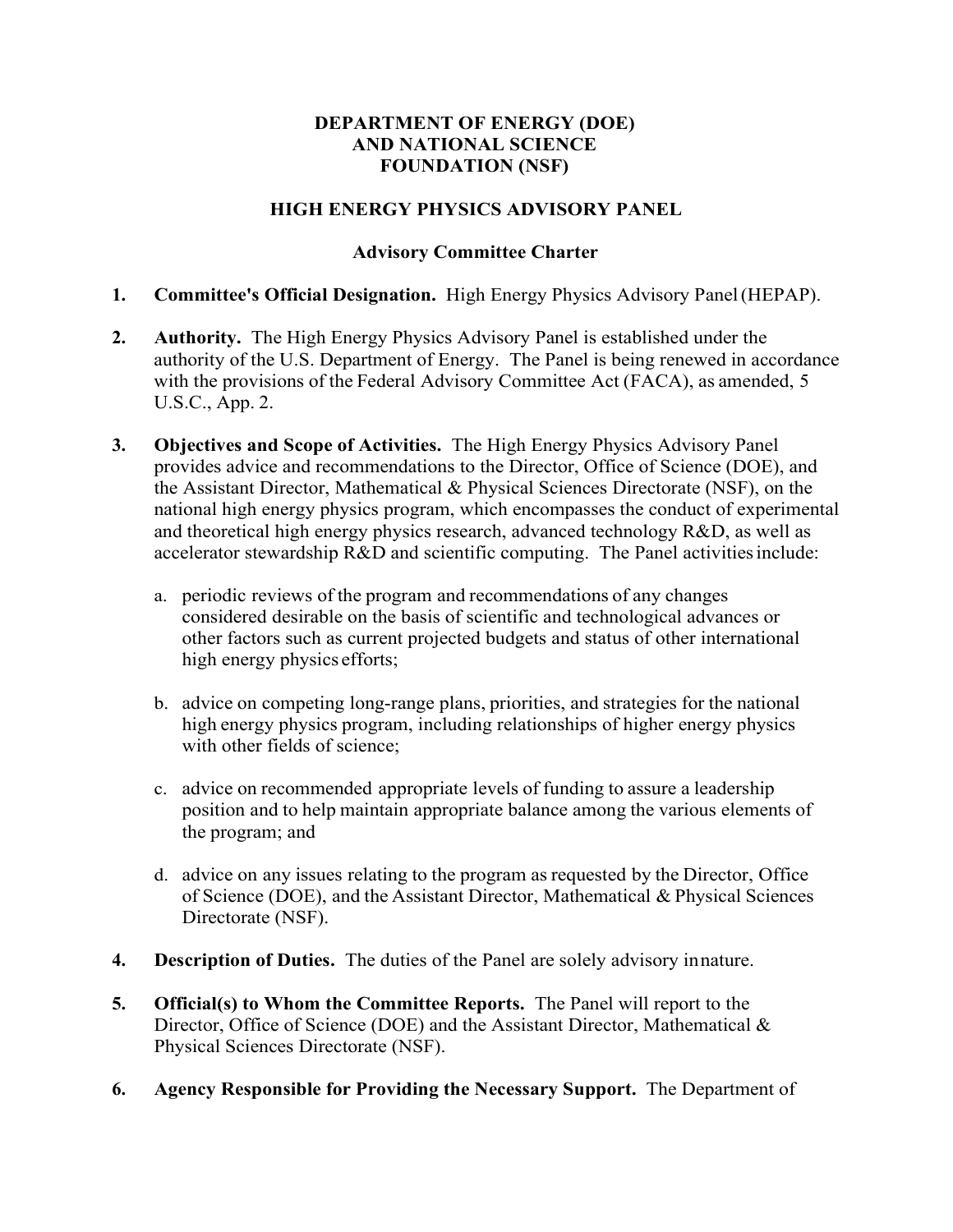Energy. Within the DOE, primary support shall be furnished by the Office of Science's Office of High Energy Physics.

- **7. Estimated Annual Operating Costs and Staff Years.** The estimated annual operating costs associated with supporting the Panel are approximately \$250,000; including one-half of a full-time employee.
- **8. Designated Federal Officer.** A full-time or permanent part-time Department of Energy employee, appointed in accordance with agency procedures, will serve as the DFO (or designee). The DFO (or designee) will approve or call all of the advisory panel's and subpanel's meetings, prepare and approve all meeting agendas, attend all panel and subpanel meetings, and adjourn any meeting when the DFO determines adjournment to be in the public interest.
- **9. Estimated Number and Frequency of Meetings.** The Panel will meet approximately three times a year, as necessary
- **10. Duration.** The Panel is expected to be continuing in nature.
- **11. Termination.** The Panel terminates two years after the Charter filing date and may not meet unless the Charter is renewedbiennially.
- **12. Membership and Designation.** Panel members shall be appointed by the Under Secretary for Science and Energy (or designee) and the Director of the National Science Foundation. There will be approximately 20 members to serve on the Panel. Members shall be experts in their respective fields and appointed as special Government employees, regular Government employees or representatives of entities including, but not limited to, research facilities and academic institutions, should the Panel's task require such representation. Ex-officio nonvoting members may be appointed, as necessary.

Members of the Panel serve without compensation. However, each member may be reimbursed in accordance with Federal Travel Regulations for authorized travel and per diem expenses incurred while attending Panel meetings.

**13. Subpanels:** To facilitate the functioning of the Panel, subpanels may be formed, with DOE and NSF approval. The objectives of the subpanels are to make recommendations to the parent panel with respect to particular matters concerning plans and programs which are related to the responsibilities of the parent panel. Ad hoc members from outside the High Energy Physics Advisory Panel may be appointed, with DOE and NSF approval, to ensure that the knowledge necessary to conduct the various studies will be achieved. Subpanels may not work independently of the full panel and must report their recommendations and advice to the full panel for deliberations and discussion. Subpanels have no authority to make decisions on behalf ofthe parent Panel, nor can they report directly to DOE or NSF.